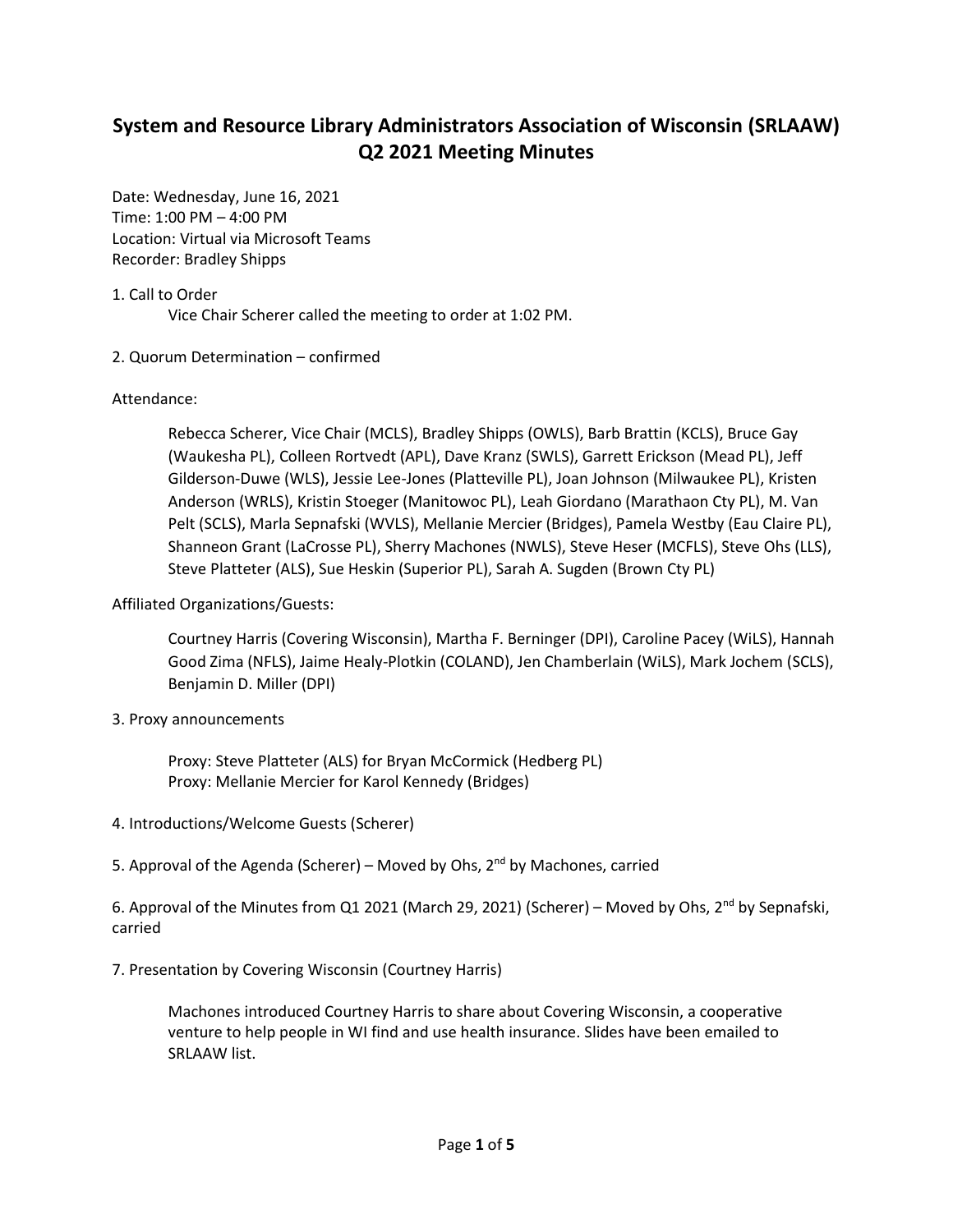## 8. Treasurer's Report (Anderson)

Van Pelt: Will WLA be billing SRLAAW members for advocacy fees? Machones: The increase will be reflected in next January's billing process. Approval of report moved by Platteter, 2<sup>nd</sup> by Van Pelt, carried.

## 9. LD&L Report (Gay)

LD&L met on May 14. No further update on what has already been shared about the budget increase that passed Joint Finance. We hope it will move to the Governor's desk intact, but the budget process is ongoing. Recollection Wisconsin funding was not included. Conway is looking for other options. Libraries had a presence at Finance Committee budget hearings. Next Library Legislative Day will be Tuesday February 8, 2022 in person. Expect a blizzard. Libraries Transform posters project has resumed. LD&L Chair Pete Loeffel is crafting a volunteer job description for that project. No report from county municipal funding workgroup.

Gilderson-Duwe: Does Libraries Transform refer to the posters with photos of legislators?

Gay: Yes. New plan will be to ask the legislators' staff to send a photo of the legislator with their favorite book rather than sending a photographer to them.

# 10. Libraries Activating Workforce Development Skills (LAWDS) Project (Berninger, Jochem)

Jochem: Training modules for UEI, Job Center, Labor Market are available on LAWDS web page. Web page will be revamped as a resource for library staff to quickly access training materials and contact info. Also resources for patrons. Working with members of statewide marketing cohort. Contact Martha or Carl Jaskolksi with questions.

Berninger: Applied to IMLS to extend project through end of calendar year and repurpose 2020's unspent travel budget. Costs for in-person meetings and trainings can be covered. A large chunk set aside for statewide outreach effort coordinated by Cindy Fesmeyer, reps from DWO, and the marketing cohort. Vendor selected to develop creative concept, working with LAWDS advisory group. Advertising plan for online ads to guide searchers to the library as a resource.

Scherer: Is the statewide marketing group specific to the LAWDS project or is it the general group?

Berninger: It's the general group. Contact Cindy to have someone added to the group.

## 11. Discussion Regarding Holding August's Annual Meeting In-Person

Scherer: MCLS has one more summer meeting that will be hybrid. Expects to go back to inperson meetings in September. Sepnafski is the host, any thoughts?

Zima: NFLS has been reaching out to scheduled meeting hosts. Heather is open to hosting the traditional gathering if people want to come. Also checked with Leah at Marathon. Currently meeting rooms are closed to events. Could change over the next few months. We could skip it again. We will meet in person at WLA in November.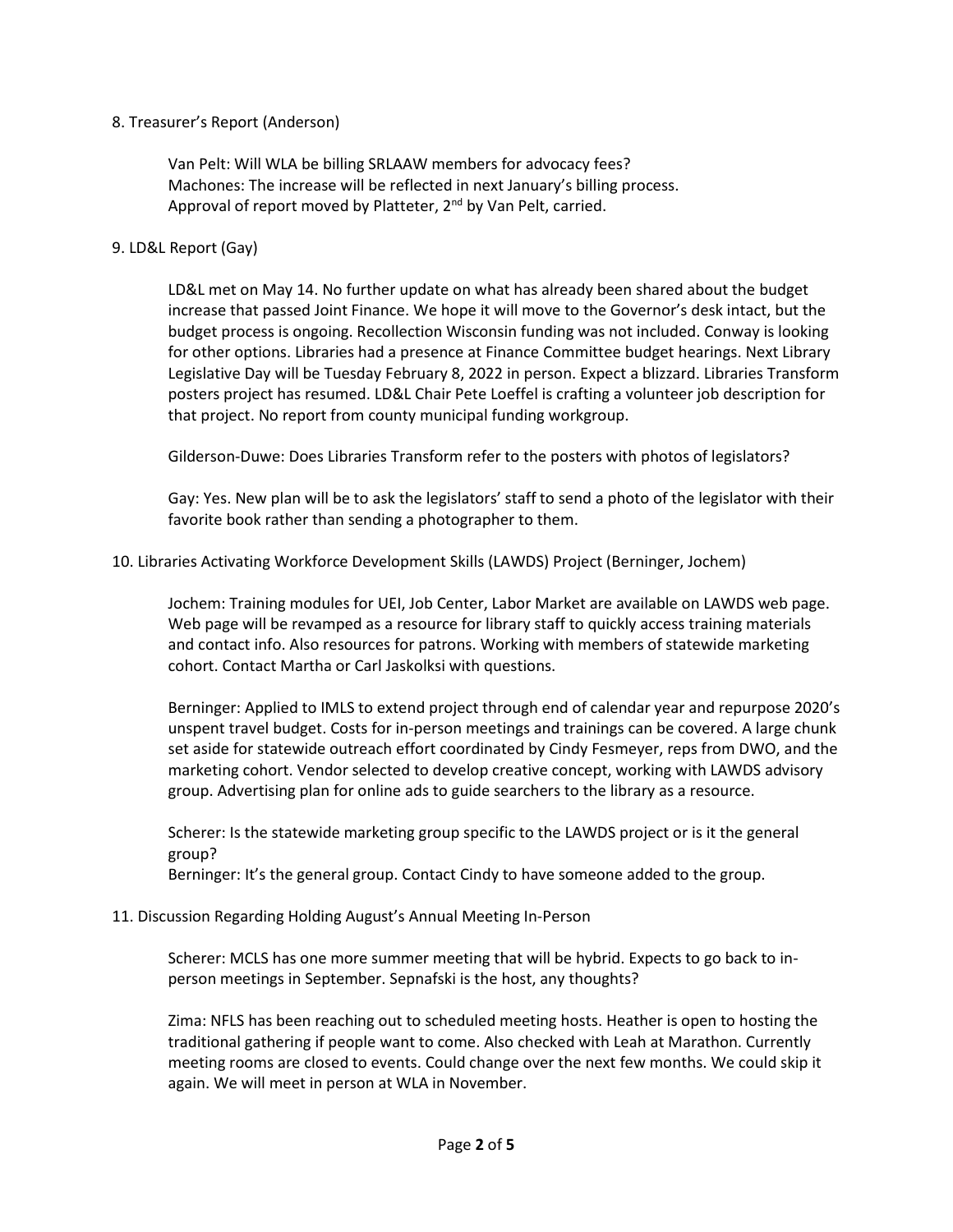Johnson: Would there be an option to join by phone?

Zima: Yes, we will plan to have a hybrid option. Gilderson-Duwe: Would attend in person but may be hard to find a venue. Scherer and Machones concur.

Van Pelt: Skip it

Machones: In that case, we hope to see everyone at WLA in Green Bay.

12. Impact of COVID-19 on Libraries

No updates

13. Affiliated Organization Reports:

**DPI** – Miller submitted a written report.

In response to PLSR Rec 4 on the funding formula, DPI has issued a bid for a consultant to complete an analysis. Miller will share bid specifications via email. DPI will not act unilaterally to change the formula.

Machones: Loeffel, Machones, and Conway spoke this week and are close to identifying their tactical team.

Miller: DPI will take responsibility for communication with stakeholders.

Scherer: What is the timeline?

Miller: Beginning work not before July 1, deliverable (report and presentation) in Spring 2022 with an eye toward 2023 budget cycle.

Johnson: Who will be the final decision maker on the recommendation?

Miller: Working with LD&L the whole way, will be seeking champions for the change. Preliminary discussions about a possible summit to reach consensus among stakeholders. Likely to be incorporated into DPI's budget as a recommendation from the community.

BadgerLink is looking at an RFP process for three newspaper collections with a start date about a year from now. Goal is to break apart procurement cycles.

Exciting news: New Assistant State Superintendent on July 5<sup>th</sup>: Tessa Michaelson-Schmidt

Anderson: Hiring plan for Tessa's current position?

Miller: We have a plan for coverage and plan to plan. Also have Michael Dennison's vacancy to consider. Evaluating options, analyzing needs. Likely hiring in fall.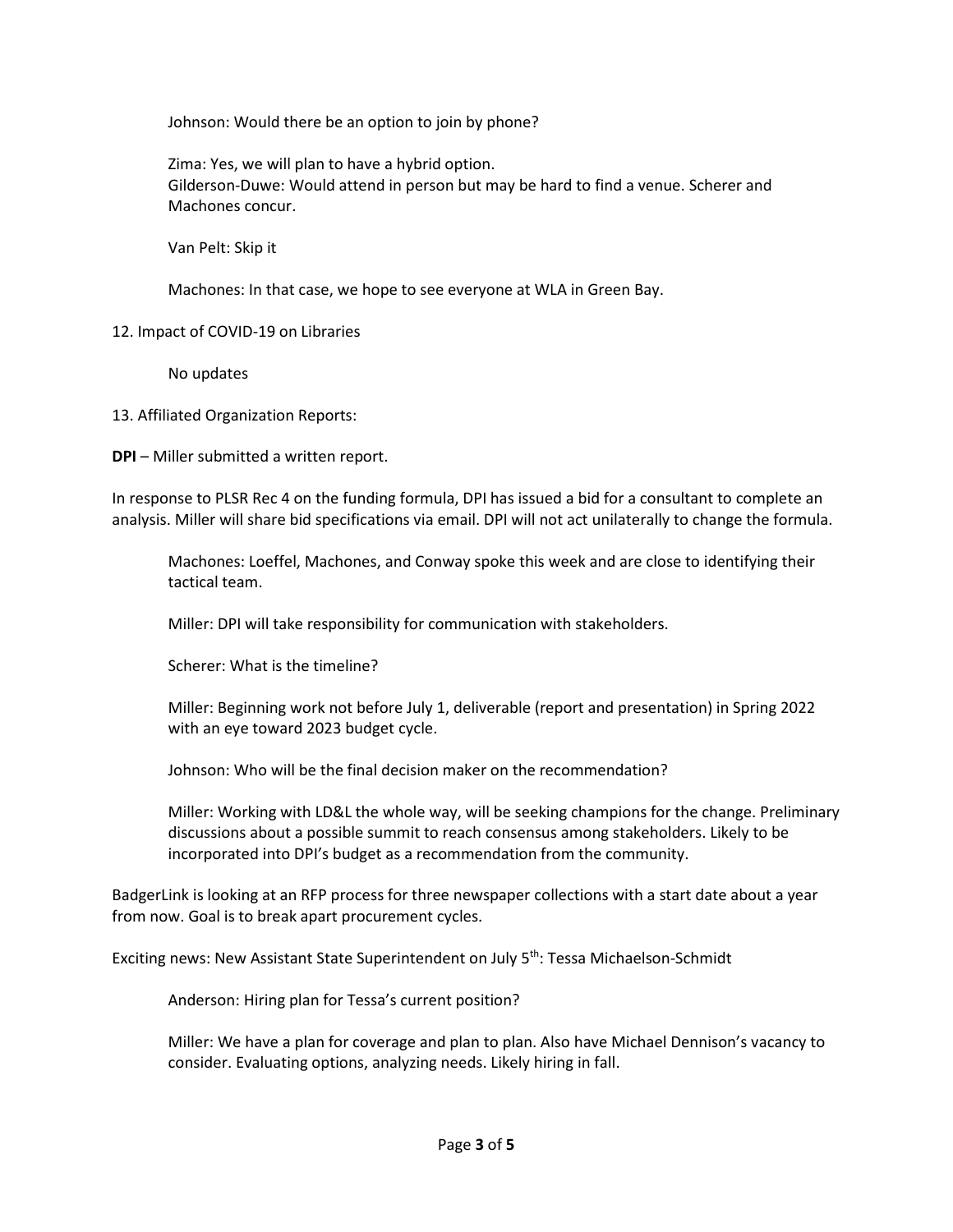Gilderson-Duwe: Recently praised the team in place at DPI. What kinds of projects are going to be slowed or take a back seat? Please share results of your thought process as soon as possible.

Miller: Engaged in "off-boarding" conversation with Tessa now. Not anticipating a lot of slowdowns. Will continue to communicate with us.

**WiLS** – Chamberlain submitted a written report.

**WPLC** – Anderson is current Chair of WPLC. At the June Board meeting approved inclusion of magazines for two years. 2022 budget approved.

Miller: looking at an LSTA cash infusion to WPLC and WSPLC buying pools in 2021, comparable to 2020, which was \$250,000.

Scherer: Any discussion of OverDrive's acquisition of Kanopy?

Chamberlain: Aware, talking to OverDrive, will share info when available.

## **WLA**

Machones: Virtual interviews with finalists for ED position this week. EC meets on  $23^{rd}$  to determine final two for in-person interviews as soon as possible. Goal to make an offer in first week of July. Great slate of candidates. Fall conference planning in progress, meeting at 2:30 today. In person. Trying to recreate as much of planned 2020 conference as possible. Seeking a technology chair. Will email job description to list.

Scherer: Post pandemic, will there be new formats? Virtual possibilities?

Machones: Active conversation. Due to limited conference staff, not sure how possible it will be to do a hybrid conference this year. Under discussion for future. Director candidates have addressed it in interviews. A lot of people loved Whova for spring conference. Difficult to plan virtual without a technology chair. Will hire a temporary conference liaison for fall to help with exhibit hall.

## **COLAND** – Healy-Plotkin submitted a written report.

Healy-Plotkin: COLAND met in May. Next meeting on July 9, still virtually. Considering in-person meeting in September in Three Lakes. Urges us to engage in open communication about issues for system and resource libraries. Reaching out to WLA, WEMTA, Heser on WPLC, drafting a letter to new State Superintendent about COLAND and about our needs. DPI and Conway do a great job. COLAND also has statewide reach to advocate for library technology issues. Are there things we see that are not being addressed? COLAND meets every other month. Tries not to conflict with other meetings. Members serve on multiple committees on related topics. Contact Jamie to learn more about COLAND or with questions. Biennial report coming out soon.

Johnson: Is anyone from COLAND participating on WI Digital Equity and Inclusion group pulled together by Public Service Commission? First meeting June 24<sup>th</sup>. Goal to strengthen digital equity in WI. Joan will share contact info with Jaime.